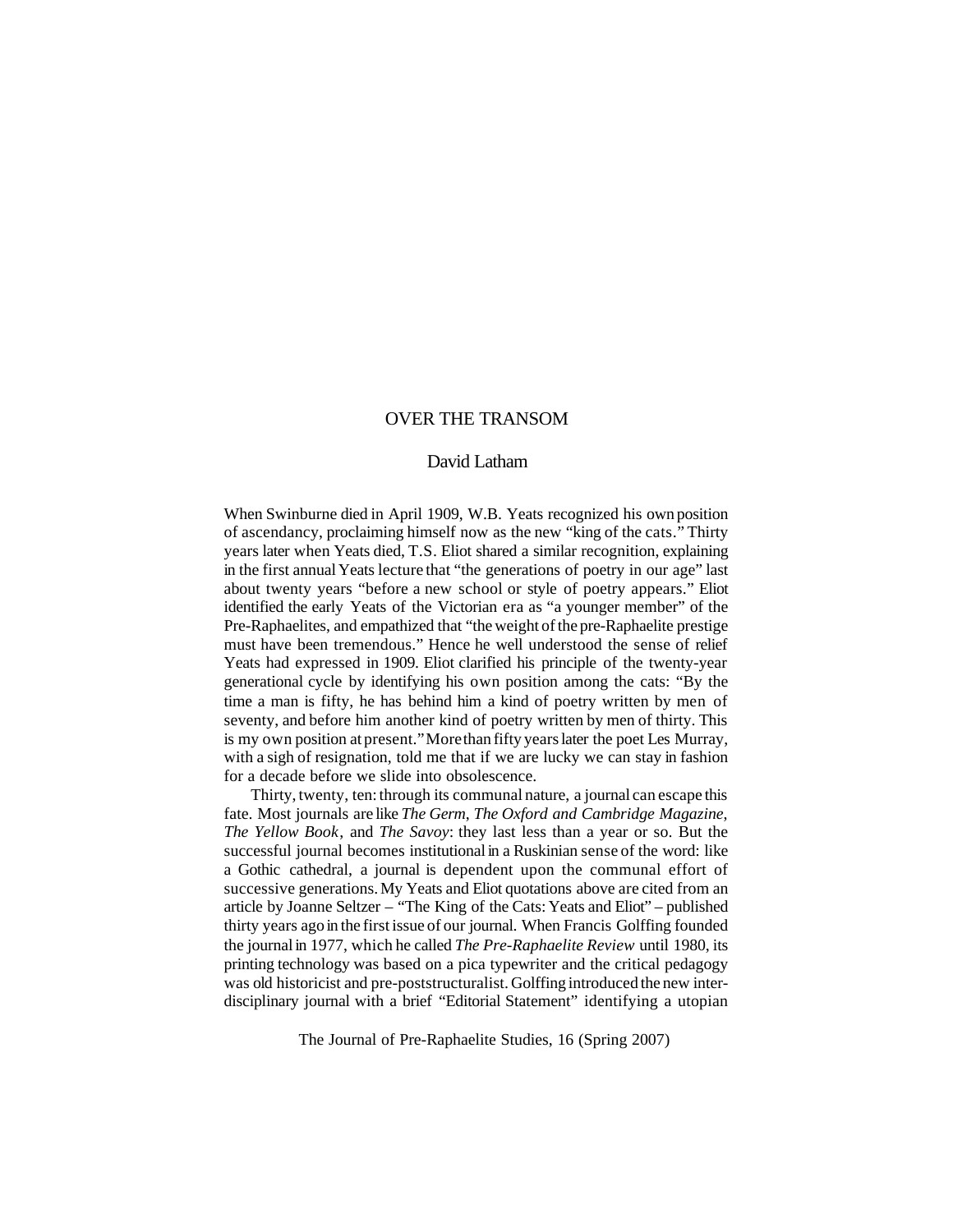#### 6 Pre-Raphaelite Studies

factor at the centre of Pre-Raphaelite culture: "It is part of the aim of this journal to show how men and women so diverse in vision, intention, and method were able, for a time, to set aside their idiosyncrasies and engage in a joint endeavor: an endeavorwhichhas proved to be of seminalimportance both for the future of English poetry and English art." This vision of Pre-Raphaelite culture as one distinguished by the noble notion that a cooperative community emerged from diversity is an apocalyptic vision intended to inspire us to extend the implications of our academic scholarship.

Initially, the Pre-Raphaelites were shifting attention from the solitary genius to the social group: sharing studios and mural projects, reading aloud their poetry to each other. But, moreover, the Pre-Raphaelites were charting a paradigmatic shift for the creative arts, one that positions creativity at the intersection between a reflexive discourse for an Art-for-Art's sake ideology and a communal discourse for an Arts-and-Crafts ideology. This fusion of aesthetics and politics draws the Pre-Raphaelite movement from Ruskin to Wilde closer to our own late postmodernist sensibility than it was to the elder Yeats's Modernist era. Thus when Yeats visited EzraPound in 1929, they read together "with great wonder" the poems of Morris's *Defence of Guenevere*, leaving Yeats afterwards sinking to a despondent conclusion: "I have come to fear the world's last great poetic period is over" (*Letters* 2 March 1929). The wonder experienced by Yeats and Pound left Yeats nostalgic for the aesthetic community of his youth: "I was in allthings Pre-Raphaelite....We were all Pre-Raphaelites then" (*Autobiographies* 141).

Few editors would have ventured to articulate the noble ideal Francis Golffing announced in that inauguralissue of 1977. But as Eliot characterized the era of the early "Yeats of the pre-Raphaelite twilight," we are now well into the twilight of the postmodernist era that began in the 1960s, an era that looks like it will last at least as long as the Pre-Raphaelite era, despite our prevalent belief that the speed of change is so rapidly increasing. As we slouch blindly toward the next era, Golffing's communal ideal may become more relevant than it was in the 1970s. The now popular interest in interdisciplinary studies has moved our Pre-Raphaelite discipline to the forefront of scholarship, so that ours is no longer a field for nostalgic reflection, as it was for Yeats, or for arrogant censure, as it was for Eliot, who equated the Pre-Raphaelites with the confusion and indistinctness that arise from an art inspired by vague enchantment.

Eliot's cultural posturing luckily did not survive his own generation, but the following critical principle from his "Frontiers of Criticism" (1956) is worth repeating, one indeed he did himself repeat from an early editorial he had written for *The Criterion*: "Many years ago I pointed out that every generation must provide its own literary criticism; for as I said, 'each generation brings to the contemplation of art its owncategories of appreciation,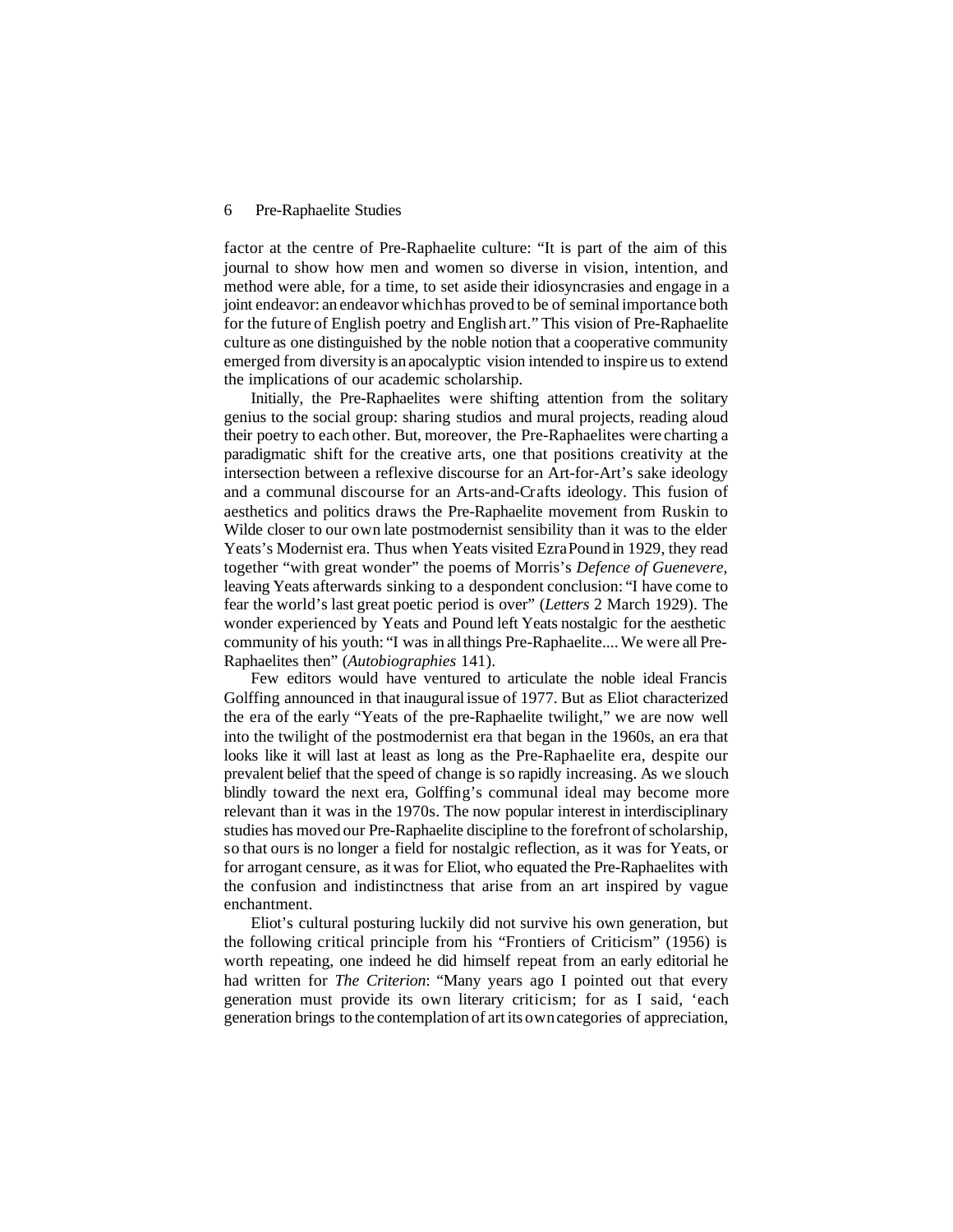### Latham 7

makes its own demands upon art, and has its own uses for art.' When I made this statement I am sure that I had in mind a good deal more than the change of taste and fashion: I had in mind ... the fact that each generation, looking at masterpieces of the past in a different perspective, is affected in its attitude by a greater number of influences than those which bore upon the generations previous" (*On Poetry and Poets* 104). A healthy journal will continue to grow as scholars continue to pursue new perspectives. Editors must actively solicit manuscripts, but equally important, we must also passively wait for manuscripts: I mean that we must eagerly welcome every new manuscript that arrives over the transom. With each new manuscript, each new book for reviewing, each new subscription to record, Kristine Garrigan and I recognize that the *The Journal of Pre-Raphaelite Studies* renews itself through the communal effort of the readers as well as the writers, through the manuscripts we return as well as those we publish.

In contrast, we observe the ill effects of a large financial windfall on the little magazine *Poetry*. A \$200 million endowment from a pharmaceutical fortune has made that little magazine a magnet for the ilk of the think tank, a misnomer for those right-wing lobby groups funded by business interests. Since money promenades with power, *Poetry* now has a Poetry Foundation Board hellbent on flexing its muscles to lead the charge for changing the course of poetry. The magazine which first published Eliot's "Prufrock" now prides itself for publishing the provocative bugle call by the president of its Poetry Foundation, a stockbroker who considers it his mandate to "rouse an entire art form out of a bad mood" because the "way poets have learned to write no longer captures the way things are, how things have changed" (*Poetry*, October 2006: 434). We can see where this nonsense is going: "Although poets pride themselves on their independence, when did you last read a poem whose political vision truly surprised or challenged you?" His solution to the problem, as he sees it, is for poets to live more "broadly" beyond the insular realm of books in the library and thereby learn how to write for the general public. The indoctrination of embedded reporters positioned alongside "our" troops in the designated war-zones may be the inspiration behind this scheme. Presumably if a physics journalwere to receive a similar endowment then its editors might also want to shake things up by publishing a call for the next generation of physicists to close their books and agree to get out more. When a prominent Toronto surgeon confessed to the novelist Margaret Laurence that he intended to write a novel after his retirement, she promised to return the favour by trying her hand at brain surgery after her retirement.

Confident that *The Journal of Pre-Raphaelite Studies* will not be troubled with a rich endowment, I daydream of commissioning a design from Morris & Company for a stained-glass transom to attract many more manuscripts that exemplify Dante Rossetti's scholarly principle that all art, criticism, and